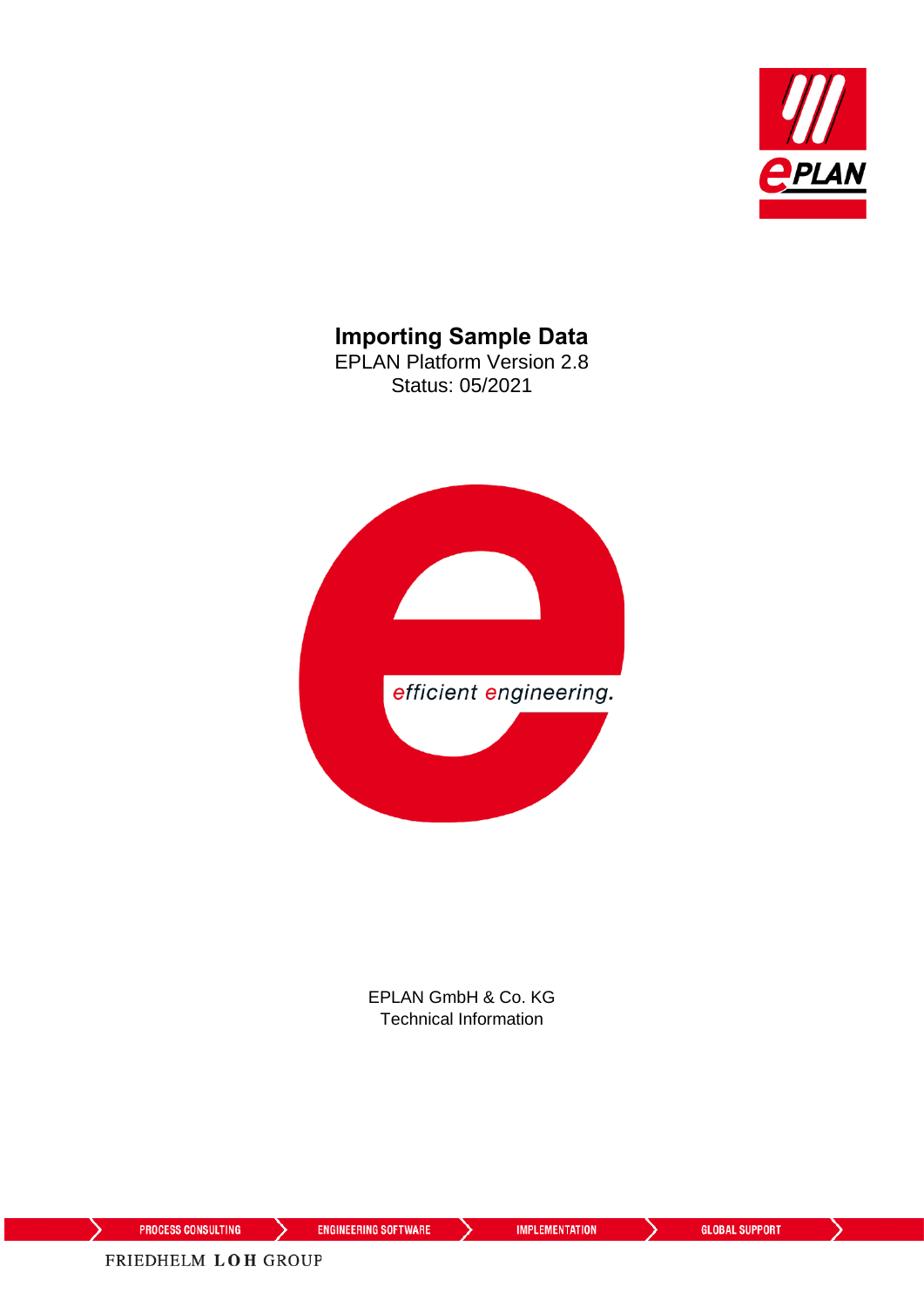

Copyright © 2021 EPLAN GmbH & Co. KG

EPLAN GmbH & Co. KG assumes no liability for either technical or printing errors, or for deficiencies in this technical information and cannot be held liable for damages that may result directly or indirectly from the delivery, performance, and use of this material.

This document contains legally protected information that is subject to copyright, trademark law, design law and other legal provisions. All rights are protected. This document or parts of this document may not be copied or reproduced by any other means without the express prior consent of EPLAN GmbH & Co. KG.

The software described in this document is subject to a licensing agreement and, if applicable, other contractual provisions. The utilization and reproduction of the software are only permitted in accordance with the specifications of this license agreement and, if applicable, any further existing contractual specifications.

RITTAL® is a registered trademark of Rittal GmbH & Co. KG.

EPLAN®, EPLAN Electric P8®, EPLAN Fluid®, EPLAN Preplanning®, EPLAN Pro Panel®, EPLAN Smart Wiring®, EPLAN Harness proD®, ePULSE®, eVIEW®, eBUILD, SYNGINEER and EPLAN Cogineer® are registered trademarks of EPLAN GmbH & Co. KG.

Windows 7®, Windows 8.1®, Windows 10®, Windows Server 2008 R2®, Windows Server 2012®, Windows Server 2012 R2®, Microsoft Windows®, Microsoft Office®, Microsoft® Excel®, Microsoft® Access® and Notepad® are registered trademarks of the Microsoft Corporation (in accordance with the laws of the State of Washington).

PC WORX®, CLIP PROJECT®, INTERBUS® and PROFINET® are registered trademarks of Phoenix Contact GmbH & Co. KG.

AutoCAD® and AutoCAD Inventor® are registered trademarks of Autodesk, Inc.

STEP 7<sup>®</sup>, SIMATIC<sup>®</sup> and SIMATIC HW Config<sup>®</sup> are registered trademarks of Siemens AG.

InstallShield<sup>®</sup> is a registered trademark of InstallShield, Inc. FLEXERA SOFTWARE LLC.

Adobe® Reader® and Adobe® Acrobat® are registered trademarks of Adobe Systems Inc.

Intel® is a registered trademark of Intel Corporation.

Citrix® is a registered trademark of Citrix Systems, Inc.

TwinCAT® is a registered trademark of Beckhoff Automation GmbH.

Unity Pro® is a registered trademark of Schneider Electric S.E.

RSLogix 5000<sup>®</sup> and RSLogix Architect<sup>®</sup> are registered trademarks of Rockwell Automation Inc.

All other product names and trade names are trademarks or registered trademarks of their respective owners.

EPLAN uses the Open Source software 7-Zip (7z.dll), Version 16.00, Copyright © by Igor Pavlov. The source code of 7-Zip is subject to the GNU Lesser General Public License (LGPL). The source code of 7-Zip and details on this license can be found on the following Web site: http://www.7-zip.org

EPLAN uses the Open Source software Open CASCADE, Version 7.5.0, Copyright © by Open CASCADE S.A.S. The source code of Open CASCADE is subject to the Open CASCADE Technology Public License. The source code of Open CASCADE and details on this license can be found on the following website: http://www.opencascade.org

EPLAN makes an import function available which uses eCl@ss. The use of the eCl@ss standard is subject to a license and requires registration and downloading in the download portal: http://www.eclassdownload.com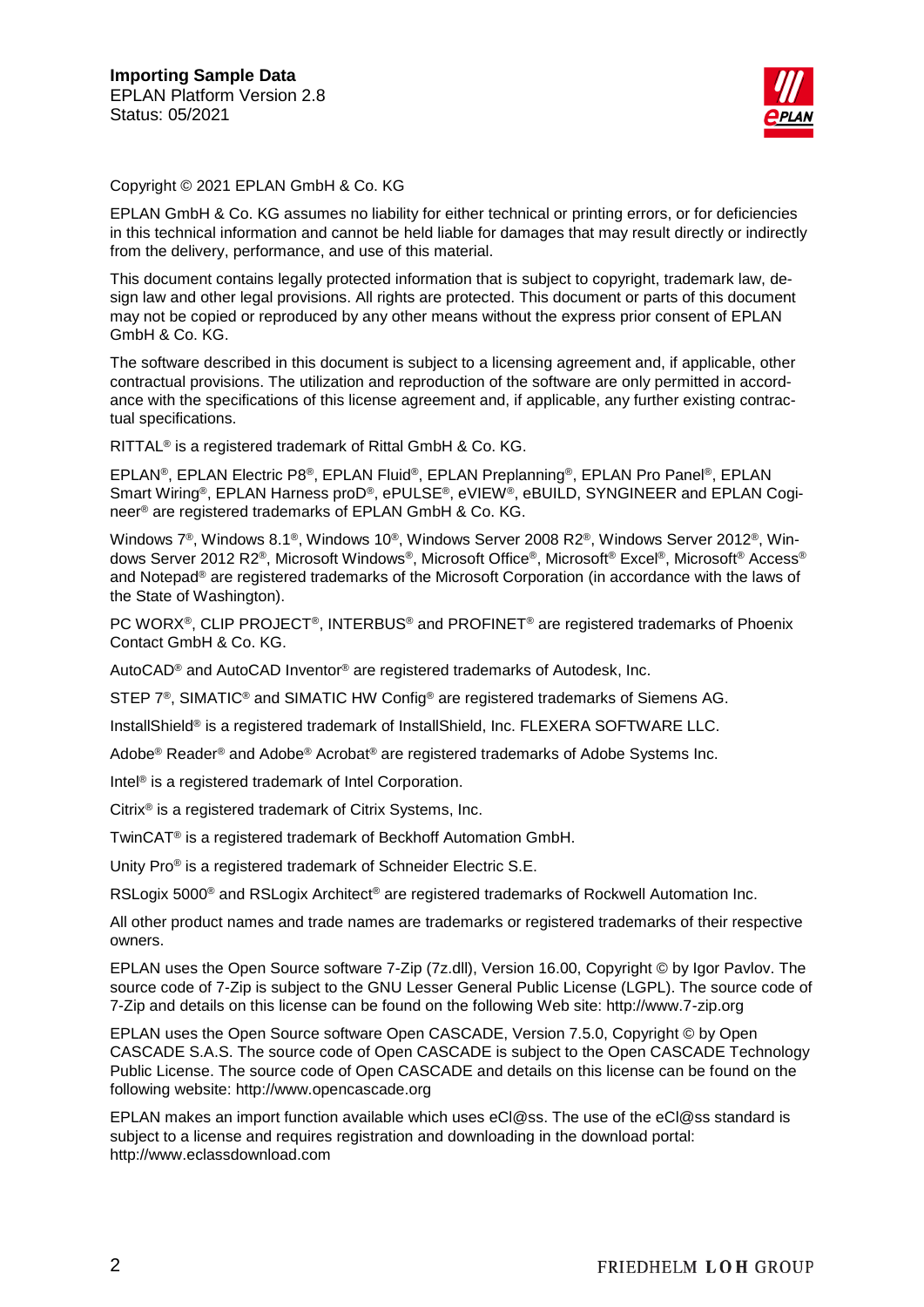

EPLAN uses the dotNetRDF © library: http://www.dotnetrdf.org, Copyright (c) 2009-2013 dotNetRDF Project (dotnetrdf-develop@lists.sf.net). The source code is subject to the MIT license: https://opensource.org/licenses/MIT

EPLAN uses Google Chromium ©, Version 88. https://www.chromium.org, Copyright © 2015 The Chromium Authors. The source code is subject to the BSD license.

EPLAN uses the Chromium Embedded Framework ©, Version 4324. https://bitbucket.org/chromiumembedded/cef, Copyright © 2008-2020 Marshall A. Greenblatt. Portions Copyright © 2006-2009 Google Inc. The source code is subject to the BSD license.

EPLAN uses CEFSharp ©, Version 88. https://cefsharp.github.io, Copyright © The CefSharp Authors. The source code is subject to the BSD license.

EPLAN uses Microsoft Unity ©, Version 4.0.1. https://github.com/unitycontainer/unity, Copyright © Microsoft. The source code is subject to the Apache license, Version 2.0.

This application incorporates Open Design Alliance software pursuant to a license agreement with Open Design Alliance. Open Design Alliance Copyright © 2002–2020 by Open Design Alliance. All rights reserved.

EPLAN uses the PDFlib library, Version 9.2.0, Copyright © by PDFlib GmbH. Copyright reserved.

EPLAN uses the PLOP library, Version 5.3p1, Copyright © by PDFlib GmbH. All rights reserved.

The license management portion of this Licensee Application is based upon one or more of the following copyrights: Sentinel® RMS, © 2005 SafeNet, Inc., all rights reserved, and Sentinel® EMS, © 2009 SafeNet, Inc., all rights reserved. Sentinel® is a registered trademark of SafeNet, Inc.

EPLAN uses the the Open Source software QR Code generator library, Version 1.2.1. https://www.nayuki.io/page/qr-code-generator-library, Copyright © by Project Nayuki. The source code is subject to the MIT License.

The complete license texts for the Open Source licenses mentioned above are available in the following file:

<Installation directory>\bin\License.txt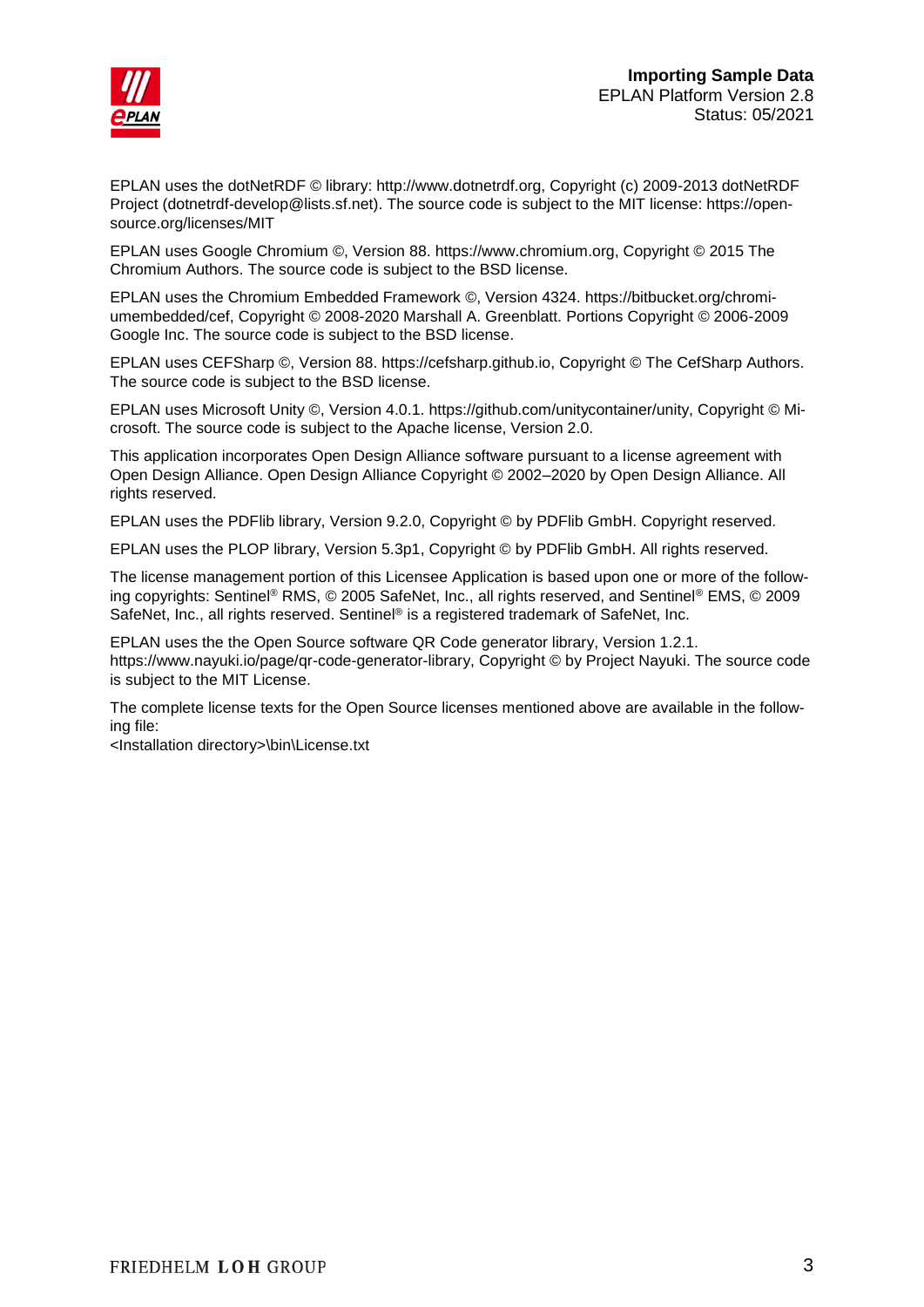

# **Table of Contents**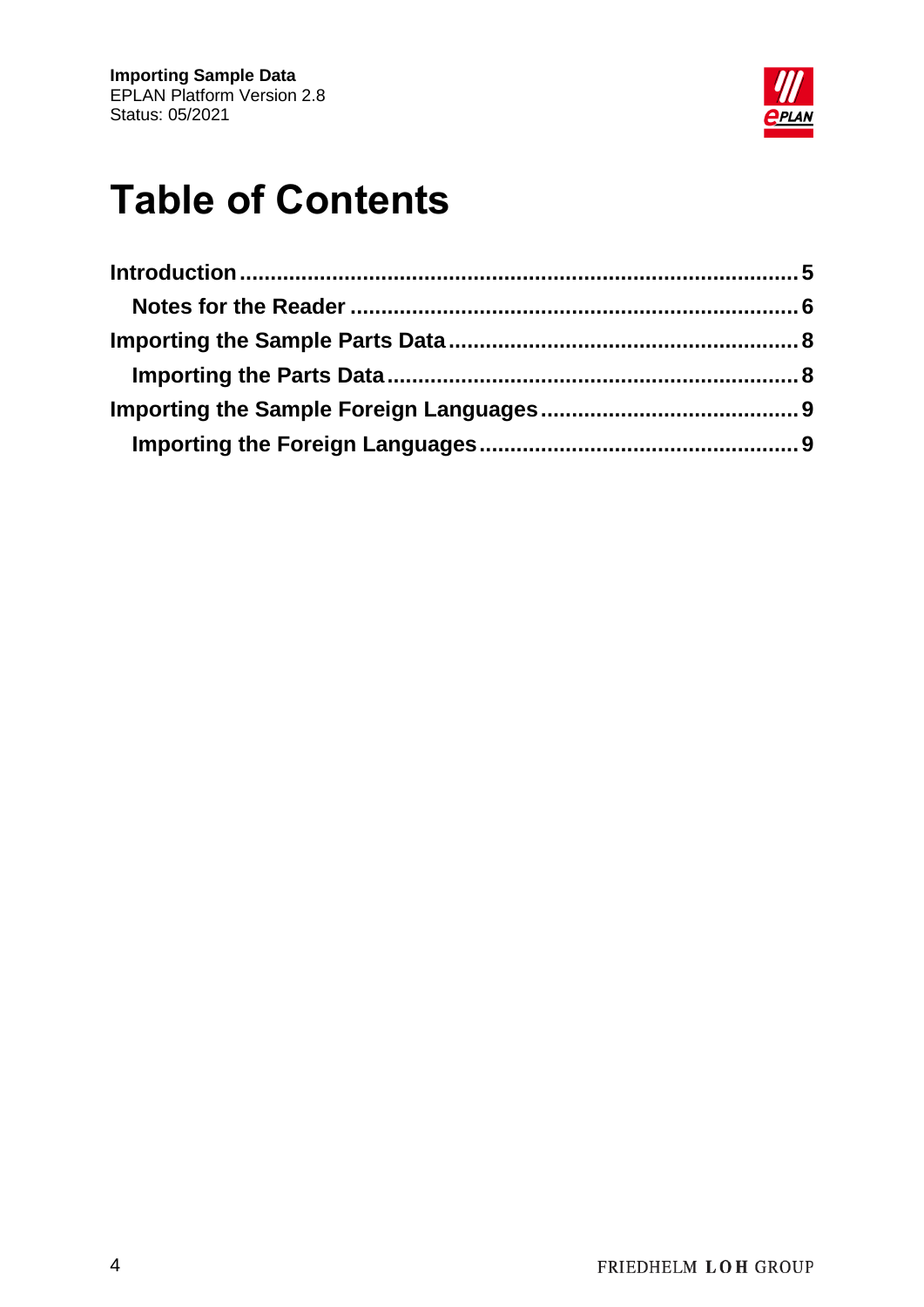

## <span id="page-4-0"></span>**Introduction**

Dear users,

The team at EPLAN GmbH & Co. KG is pleased to welcome you as a new user.

This document describes the import of sample data for the parts management and for the dictionary. The information is relevant for EPLAN users who have not used an EPLAN version before and are now starting with the 64-bit variant of the EPLAN platform 2.8 in combination with an SQL server.

Precondition for this is an installed, configured and running SQL server.

The appropriate procedure is possible for the following program variants of the EPLAN platform:

- EPLAN CPM
- EPLAN Education
- **EPLAN Electric P8**
- **•** EPLAN Fluid
- EPLAN Preplanning
- EPLAN Pro Panel
- **•** EPLAN Trial

**Note:** Users who use the EPLAN platform 2.8 together with Office 64 bit or earlier (32 Bit) versions of the EPLAN platform, have this data already on their system.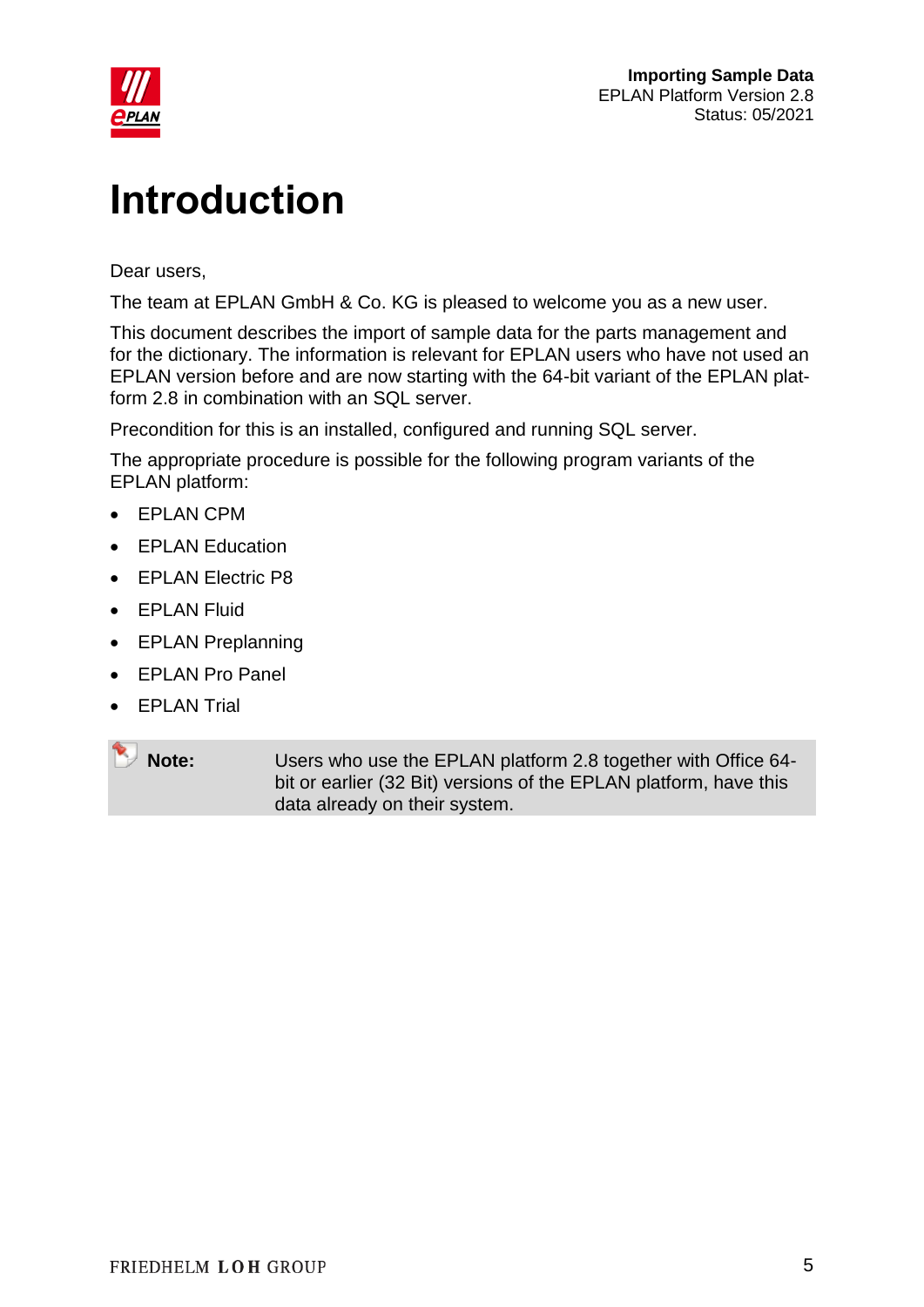

### <span id="page-5-0"></span>**Notes for the Reader**

Before you begin reading, please note the following symbols and styles used in this document:

#### **Caution:**

Text preceded by this image are warnings. You should be absolutely sure to read this warning before proceeding!

### **Note:**

Text preceded by this image contains extra notes.



Useful tips to facilitate your interaction with the program are presented after this image.

#### **Example:**

Examples are highlighted by this symbol.

- Elements of the user interface are identified by **bold** print, making them easy to find immediately in the text.
- *Italic text* provides particularly important information that you should definitely pay attention to.
- Code examples, directory names, and direct input (among other elements) are displayed in a non-proportional font.
- Function keys, keyboard keys, and buttons within the program are shown in brackets (such as **[F1]** for the "F1" function key).
- To improve the flow of the text, we often use "menu paths" in this document (for example, **Help > Contents**). In order to find a particular program function, the menus and options shown in a menu path must be selected in the sequence shown. For example, the menu path mentioned above calls up the EPLAN help system.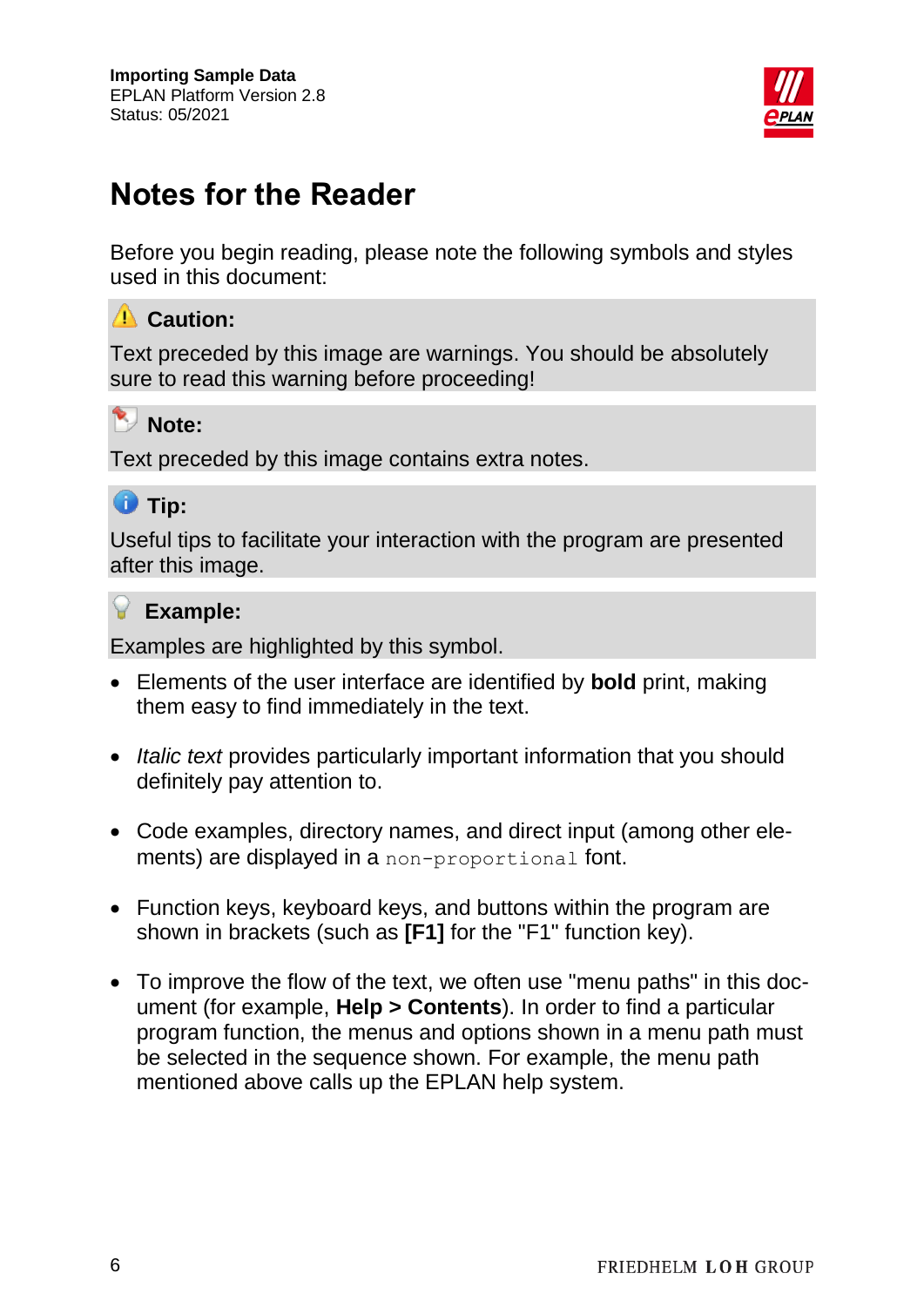

- The operating information provides step-by-step instructions for reaching specific targets, and in many places, after the right-arrow symbol  $\Rightarrow$ , you'll also find the reaction of the program to your action.
- In combination with settings or fields (e.g., check boxes) which can only be switched on or off, in this document we often use the term "activate" (after which the setting is active  $\Box$ ) and "deactivate" (after which the setting is inactive  $\Box$ ).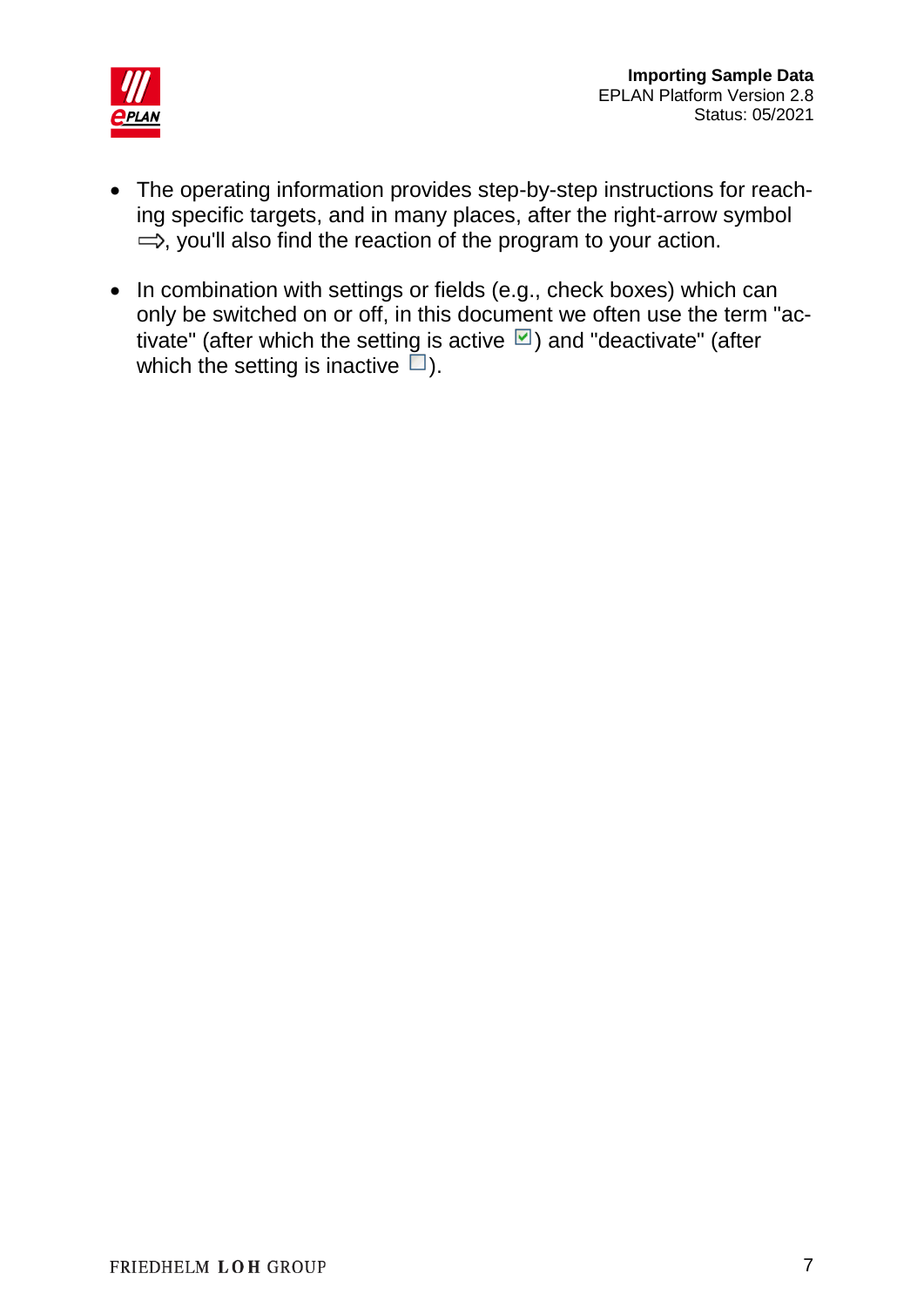

## <span id="page-7-0"></span>**Importing the Sample Parts Data**

In this chapter you learn how to import the downloaded parts data into your parts management.

Prerequisite for importing is a correctly set-up parts management on an SQL / SQL Express Server that does not yet contain any parts.

### <span id="page-7-1"></span>**Importing the Parts Data**

You have two options for importing the sample parts data: Parts management data can be imported from an XML file or from an EDZ file. The XML file contains the parts information that is available within the EPLAN parts management. The EDZ file offers macros for some parts in addition to the parts data. The **EDZ Import** functionality requires the "EPLAN EDZ Format" license module.

Proceed as follows to import the data:

- 1. Select the menu items **Utilities > Parts > Management**.
- 2. Click **[Extras] > Import** in the parts management.
- The **Import records** dialog is opened.
- 3. Depending on the file to be imported select **XML** or **EPLAN Data Portal Exchange Format (EDZ)** in the **File type** field.
- 4. Use the **[…]** button in the **File name** field to select the file to be imported.
- 5. Select **Add new records only** as the option for the import.
- 6. Confirm the **Import records** dialog with **[OK]**.
- $\Rightarrow$  The sample parts data is imported.

#### **Caution:**

If your database already contains parts, data can be modified if the options **Update existing records only** or **Update existing records and add new ones** are used. In this case, please create a data backup before the import.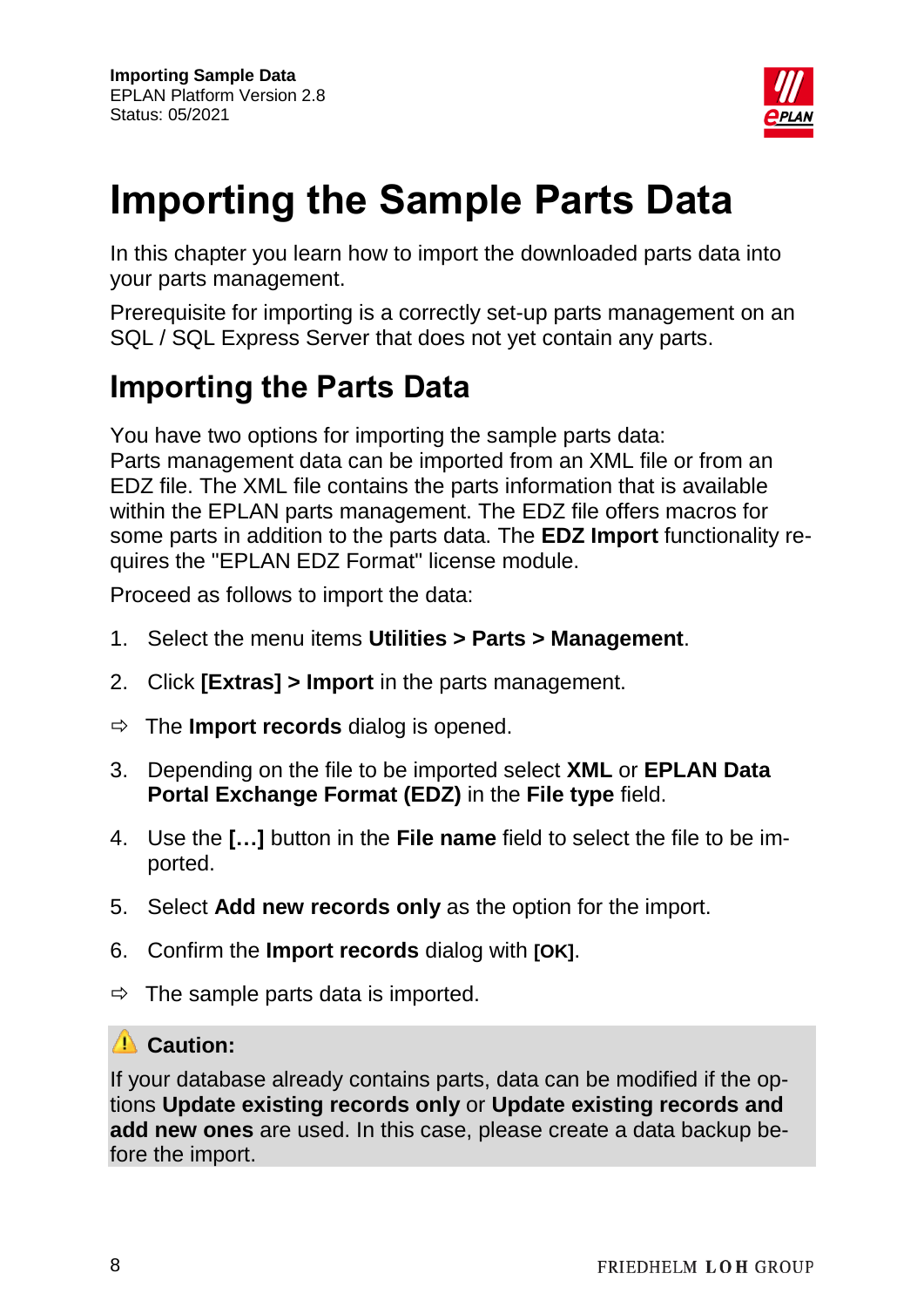

# <span id="page-8-0"></span>**Importing the Sample Foreign Languages**

In this chapter you learn how to import the downloaded foreign language data into your dictionary.

Prerequisite for importing is a correctly set-up dictionary on an SQL / SQL Express Server that does not yet contain any entries.

## <span id="page-8-1"></span>**Importing the Foreign Languages**

An ETD file with the sample data is provided for importing the foreign languages. Proceed as follows to import the data:

- 1. Select the menu items **Utilities > Translation > Edit dictionary**.
- $\Rightarrow$  The **Dictionary** dialog opens.
- 2. Select the **Management** tab.
- 3. Click **[Extras] > Import**.
- $\Rightarrow$  The **Import dictionary** dialog is opened.
- 4. Select **XML file (\*.etd)** in the **File type** field and then use **Browse in** to navigate to the downloaded ETD file.
- 5. Confirm your file selection with **[Open]**.
- 6. Mark your source language in the **Select source language** dialog, and confirm the dialog with **[OK]**.
- 7. Confirm the **Language not available** dialog with **[Yes to all]** if you want to add all the sample languages.
- $\Rightarrow$  The import is now carried out.

### **Caution:**

If your database already contains entries, you should create a data backup of the dictionary before carrying out the import.